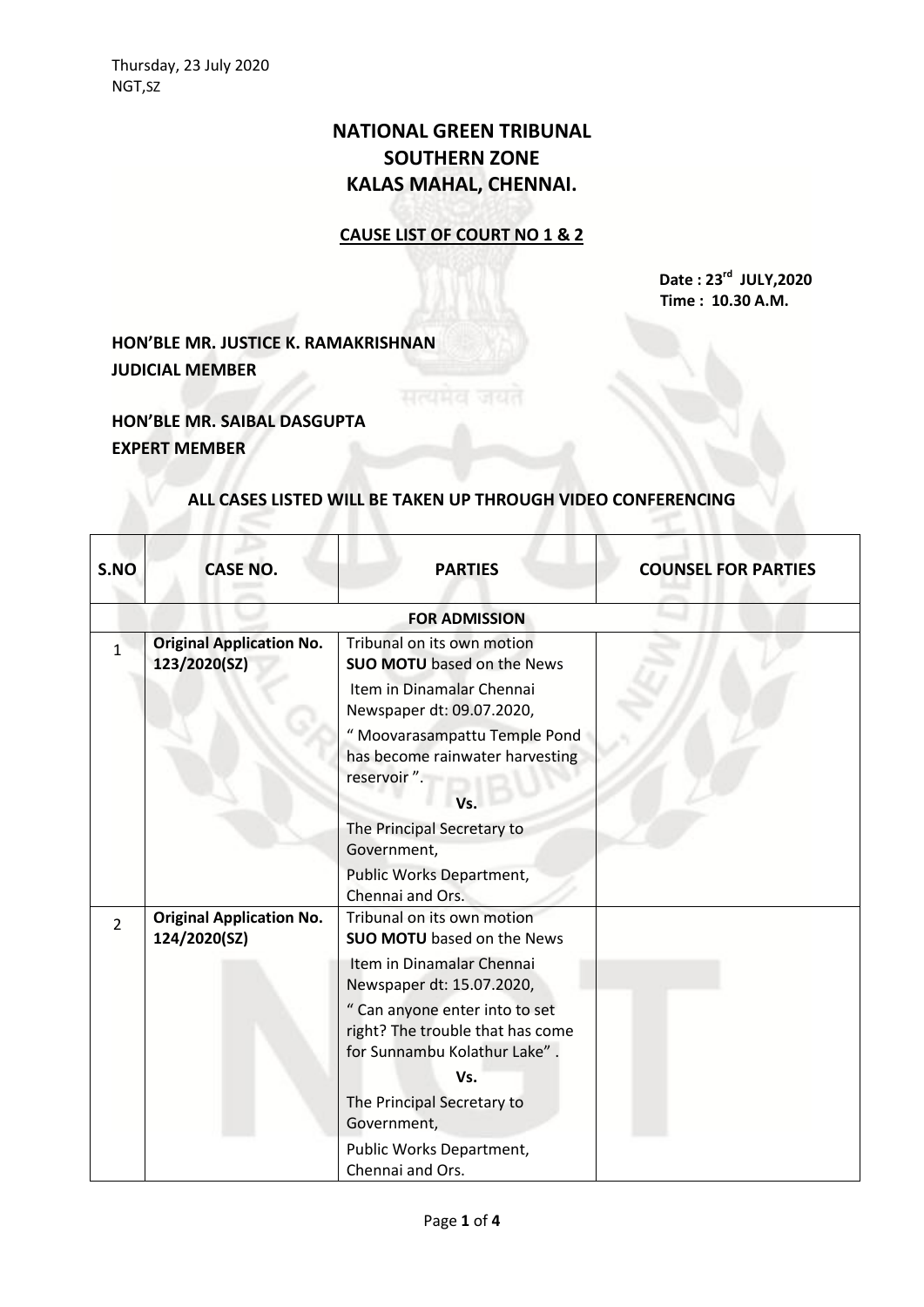| 3              | <b>Original Application No.</b><br>125/2020(SZ)                                                                        | Tribunal on its own motion<br><b>SUO MOTU</b> based on the News                                                                                                                          |                                                                                                                                                                                                                               |
|----------------|------------------------------------------------------------------------------------------------------------------------|------------------------------------------------------------------------------------------------------------------------------------------------------------------------------------------|-------------------------------------------------------------------------------------------------------------------------------------------------------------------------------------------------------------------------------|
|                |                                                                                                                        | Item in The Times of India<br>Newspaper Chennai Edition dt:<br>15.07.2020, "After encroachers,<br>plastic waste chokes Adyar creek".<br>Vs.<br>The Principal Secretary to<br>Government, |                                                                                                                                                                                                                               |
|                |                                                                                                                        | Public Works Department,<br>Chennai and Ors.                                                                                                                                             |                                                                                                                                                                                                                               |
| $\overline{4}$ | <b>Original Application No.</b><br>126/2020(SZ)                                                                        | Tribunal on its own motion<br><b>SUO MOTU</b> based on the News                                                                                                                          |                                                                                                                                                                                                                               |
|                |                                                                                                                        | Item in Dinamalar Chennai<br>Newspaper dt: 17.07.2020,<br>"Jalladiyanpet lake destroyed by<br>'Jalra' politicians".<br>Vs.                                                               |                                                                                                                                                                                                                               |
|                |                                                                                                                        | The Principal Secretary to<br>Government,                                                                                                                                                |                                                                                                                                                                                                                               |
|                |                                                                                                                        | Public Works Department,<br>Chennai and Ors.                                                                                                                                             |                                                                                                                                                                                                                               |
|                |                                                                                                                        | FOR COMPLETION OF PLEADINGS                                                                                                                                                              |                                                                                                                                                                                                                               |
| 5              | Appeal.No. 01/2018(SZ)<br><b>[HEARD THROUGH</b><br><b>VIDEO CONFERENCING</b><br>ON 10.06.2020]                         | Voice of Nature, Thiruvallur<br>Vs.<br>Union of IndiaandOrs.                                                                                                                             | M/s. C.S.Monica<br><b>Counsel for Applient</b><br>M/s. M.R.Gokul Krishnan for R1 & R2<br>M/s. Sarabhauman Associates<br>for R3<br><b>[FOR COMPLETION OF PLEADINGS</b><br><b>AND ALSO FOR HEARING]</b>                         |
|                |                                                                                                                        | <b>FOR REPORT</b>                                                                                                                                                                        |                                                                                                                                                                                                                               |
| 6              | <b>Original Application No.</b><br>87/2015 (SZ)                                                                        | Ramakrishnan. N.<br>Vs.<br>Union of India and Ors.                                                                                                                                       | Mr. RajanVishnuraj<br><b>Counsel for Applicant</b><br>M/s. M.E. Saraswathy for R1<br>M/s. E. K. Kumaresan for R2 to R5<br>M/s. Rema Smrithi for R6<br>M/s. K. R. Harin for R7<br>M/s. King & Partridge for R9<br>[FOR REPORT] |
| $\overline{7}$ | <b>Original Application No.</b><br>79/2017(SZ)<br><b>[HEARD THROUGH</b><br><b>VIDEO CONFERENCING</b><br>ON 12.05.2020] | Heal the Society Charitable Trust<br>Vs.<br>Union of IndiaandOrs.                                                                                                                        | M/s.Taarus Associates<br><b>Counsel for Applicant</b><br>M/s. Me. Saraswathy for R1<br>M/s. MadhuriDonti Reddy<br>for R2 to R4<br>[FOR CONSIDERATION OF REPORT]                                                               |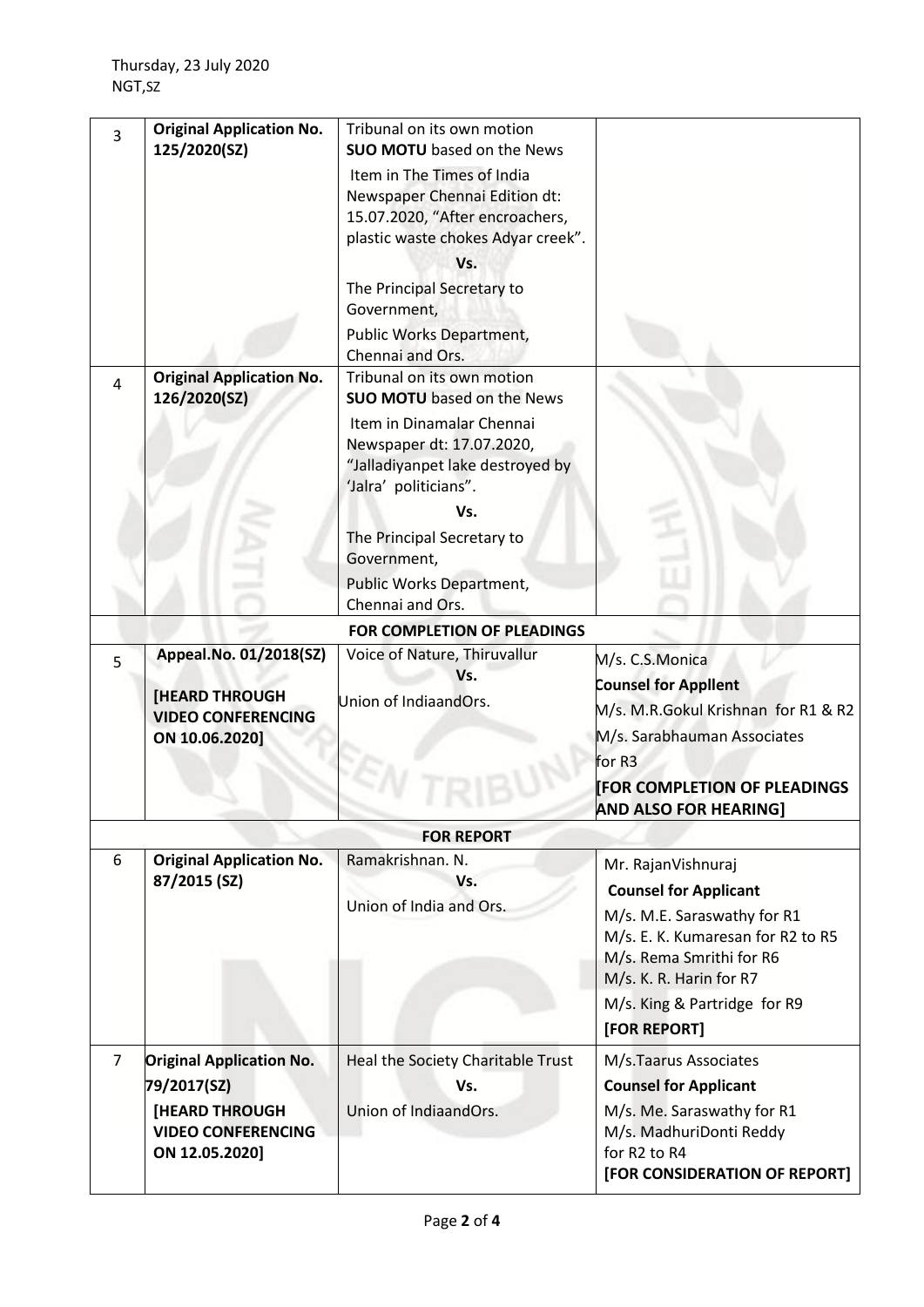| 8  | <b>Original Application No.</b><br>264/2017(SZ)                      | Lawyers Environmental<br>Awareness Forum (LEAF)                                                                                                                                                                                                                                                              | M/s. S Subhashchand<br><b>Counsel for Applicant</b>                                                                                       |
|----|----------------------------------------------------------------------|--------------------------------------------------------------------------------------------------------------------------------------------------------------------------------------------------------------------------------------------------------------------------------------------------------------|-------------------------------------------------------------------------------------------------------------------------------------------|
|    |                                                                      | Vs.                                                                                                                                                                                                                                                                                                          | M/s. E.K.Kumaresan for R1 to R3                                                                                                           |
|    |                                                                      | State of Kerala and Ors.                                                                                                                                                                                                                                                                                     | M/s. V.K.RemaSmrithi for R6 to R8<br>M/s. Jimmy for R5<br>[FOR CONSIDERATION OF REPORT]                                                   |
| 9  | <b>Original Application No.</b><br>43/2020(SZ)                       | Tribunal on its own motion<br><b>SUO MOTU</b> based on the News<br>Item in Dinamalar Chennai<br>Newspaper dt: 18.02.2020,<br>" Dumping of Waste on Bridge<br><b>Access Road Joining Tambaram</b><br>Sanatorium - Chitlapakkam<br>Areas".<br>Vs.<br>The District Collector,<br>Chengalpattu District and Ors. | M/s. M.ManiGopi for R1,R3<br>M/s. Abdul Saleem for R2<br>[FOR CONSIDERATION OF REPORT]                                                    |
| 10 | <b>Original Application</b><br>No.45/2020(SZ)                        | Tribunal on its own motion<br><b>SUO MOTU</b> based on the News<br>Item in MalayalaManorama                                                                                                                                                                                                                  | M/s. E.K. Kumresan and<br>Mr. G. Prabhu For R1                                                                                            |
|    | <b>[HEARD THROUGH</b><br><b>VIDEO CONFERENCING</b><br>ON 11.06.2020] | Newspaper dt: 17.02.2020,<br>Chennai edition "Forest fire takes<br>Lives - 3 foresters dead in<br>Thrissur".                                                                                                                                                                                                 |                                                                                                                                           |
|    |                                                                      | Vs.<br><b>Additional Chief Secretary, Forests</b><br>and Wildlife,<br>Thiruvananthapuram,<br>Kerala State and Ors.                                                                                                                                                                                           | [FOR CONSIDERATION OF REPORT]                                                                                                             |
| 11 | <b>Original Application No.</b>                                      | Thirunavukarasu @ Velu                                                                                                                                                                                                                                                                                       | M/s. S.RajiniKanth                                                                                                                        |
|    | 57/2020(SZ)                                                          | Vs.                                                                                                                                                                                                                                                                                                          | <b>Counsel for Applicant</b>                                                                                                              |
|    |                                                                      | The Member Secretary,                                                                                                                                                                                                                                                                                        | M/s. Abdul Saleem,                                                                                                                        |
|    | <b>[HEARD THROUGH</b>                                                | <b>Tamil Nadu Pollution Control</b>                                                                                                                                                                                                                                                                          | S. Saravanan for R1 & R3                                                                                                                  |
|    | <b>VIDEO CONFERENCING</b>                                            | Board, Chennai and Ors.                                                                                                                                                                                                                                                                                      | M/s. S. Kamalesh Kannan for R2                                                                                                            |
|    | ON 11.06.2020]                                                       |                                                                                                                                                                                                                                                                                                              |                                                                                                                                           |
|    |                                                                      |                                                                                                                                                                                                                                                                                                              | [FOR CONSIDERATION OF REPORT]                                                                                                             |
|    |                                                                      | <b>FOR HEARING</b>                                                                                                                                                                                                                                                                                           |                                                                                                                                           |
| 12 | Appeal No. 62/2017(SZ)                                               | Meenava Thanthai                                                                                                                                                                                                                                                                                             | M/s. Ritwick Dutta                                                                                                                        |
|    | [HEARD THROUGH                                                       | K.R. Selvaraj Kumar                                                                                                                                                                                                                                                                                          | M/s. Stanley Hebzon Singh                                                                                                                 |
|    | <b>VIDEO CONFERENCING</b>                                            | Meenavar Nala Sangam                                                                                                                                                                                                                                                                                         | M/s. K.Mageshwaran                                                                                                                        |
|    | ON                                                                   | Vs.                                                                                                                                                                                                                                                                                                          | <b>Counsel for Applicant</b>                                                                                                              |
|    | 03.06.2020,29.06.2020]                                               | Union of India and Ors.                                                                                                                                                                                                                                                                                      | M/s. G.M. Syed Nurrullah Sheriff<br>for R1 & R2<br>M/s. Abdul Saleem, Mr. Saravanan,<br>M/s. Akshayafor R3<br>M/s. Kamalesh Kannan for R4 |